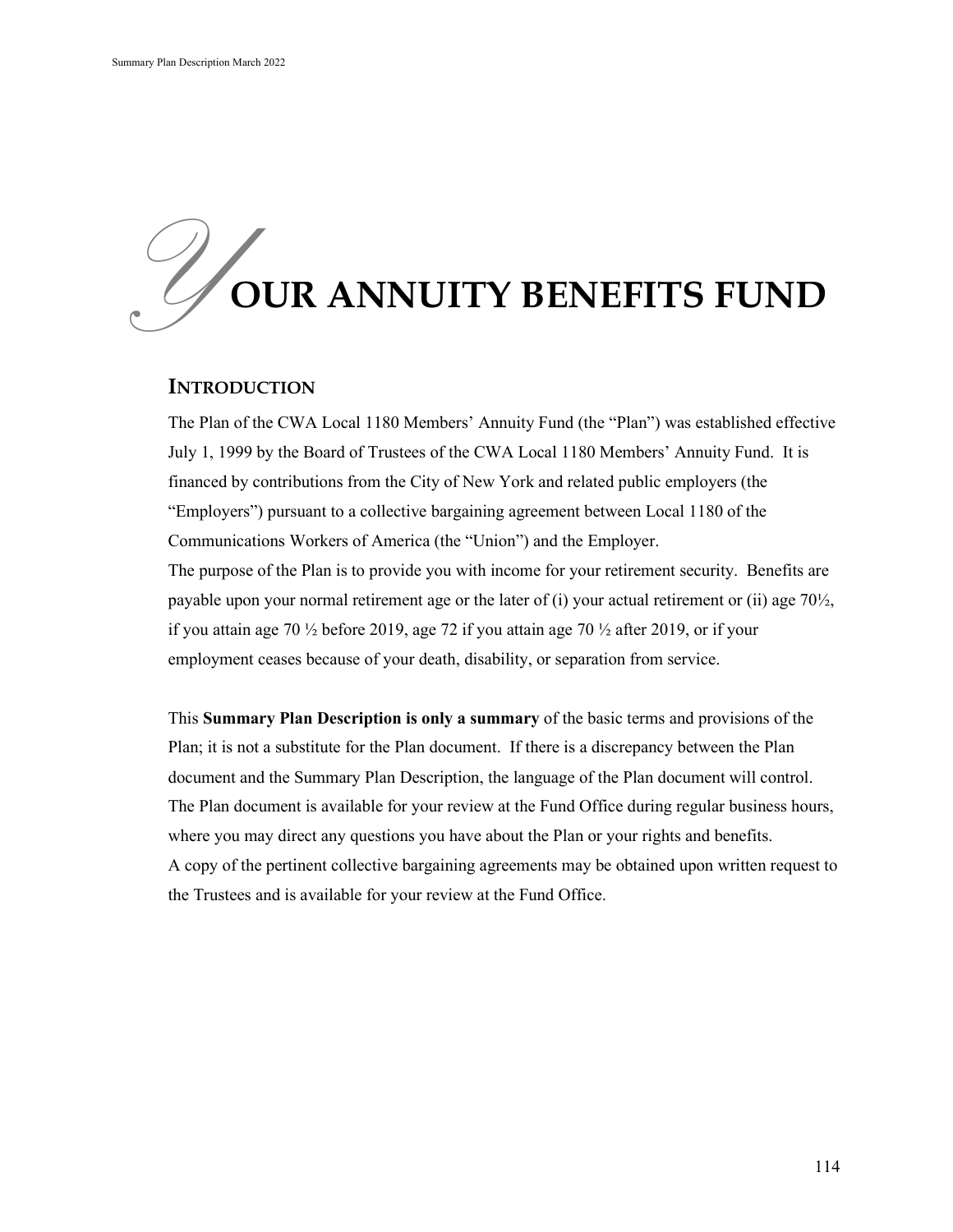# **MEMBERS' ANNUITY FUND INFORMATION:**

| Name of Plan:               | CWA Local 1180 Members' Annuity Fund                                                                                                |
|-----------------------------|-------------------------------------------------------------------------------------------------------------------------------------|
| Employer:                   | The City of New York and Related                                                                                                    |
|                             | Public Employers                                                                                                                    |
| Tax I.D. Number:            | 13-4068007                                                                                                                          |
| Plan Number:                | 001                                                                                                                                 |
| Type of Plan:               | Defined Contribution Benefit Plan                                                                                                   |
| Trustees' Names:            | Chairperson, Gloria Middleton<br>Gina Strickland<br>Gerald Brown<br>Robin Blair-Batte<br>Lourdes Acevedo<br><b>Arthur Cheliotes</b> |
| Trustees' Business Address: | 6 Harrison Street, 3rd Floor<br>New York, NY 10013-2898                                                                             |
| Third Party Administrator:  | Administrative Services Only, Inc.<br>303 Merrick Road<br>Suite 300<br>Lynbrook, NY 11563-9010                                      |
|                             | 1-877-999-3555 (Toll Free)                                                                                                          |
| Fund Counsel:               | Spivak, Lipton, LLP<br>1700 Broadway<br>New York, NY 10019                                                                          |
| Fund Auditor:               | Gould, Kobrick and Schlapp, P.C.<br>3 Park Avenue, 14th Floor<br>New York, N.Y. 10016<br>$(212) 564 - 9451$                         |

Legal Process may be served on a Trustee or the Third Party Administrator.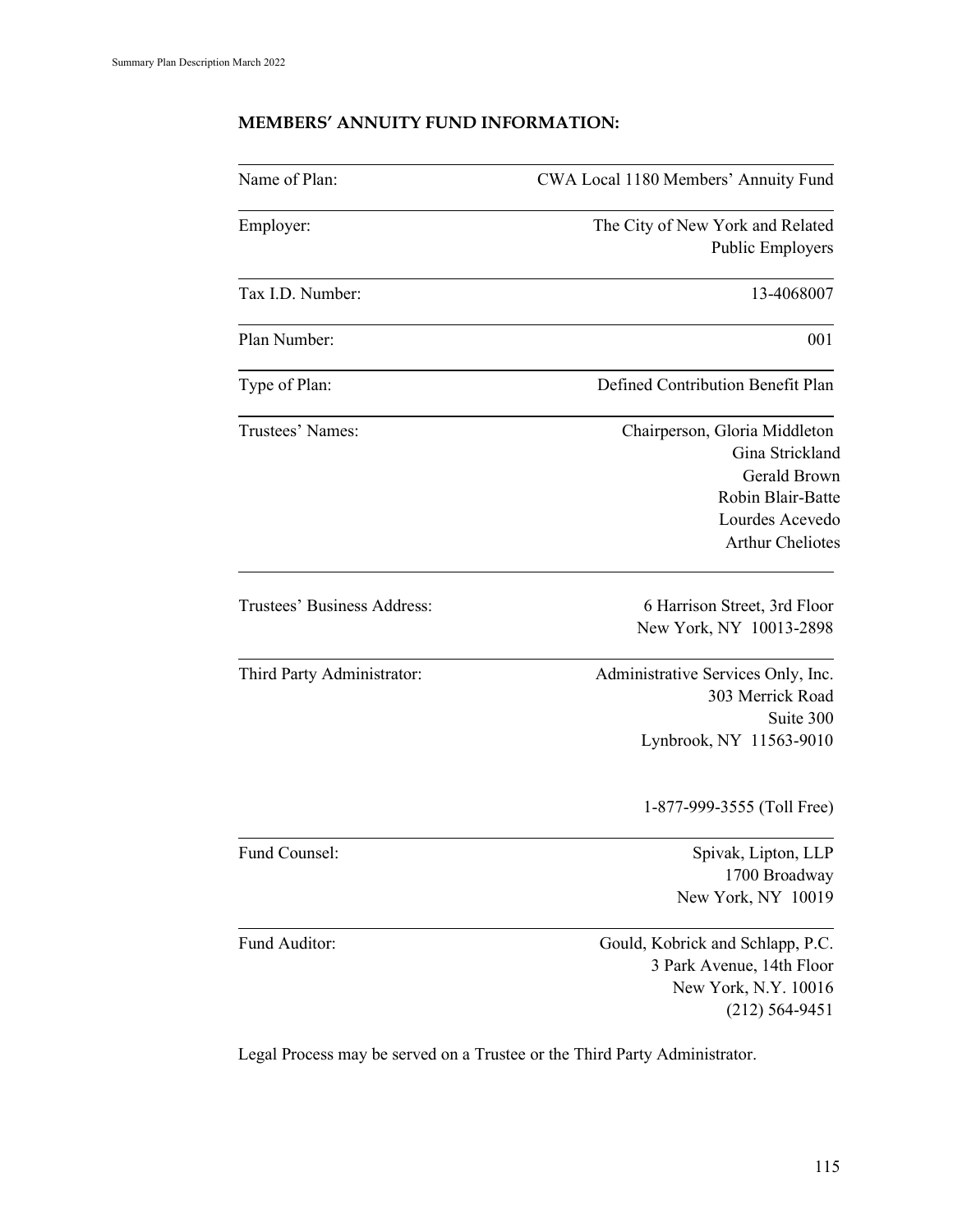#### **ELIGIBILITY AND MEMBERSHIP**

#### **How Do I Become Eligible For Membership In The Plan?**

You are eligible to become a Member of the Plan if you are employed by the City of New York or related public employer in a position represented by CWA Local 1180 (the "Union") under which retirement benefits are the subject of good faith bargaining between the City or related public employers and the Union and for which the employer is obligated to make contributions to the Fund on your behalf.

#### **When Do I Become A Member Of The Plan?**

You become a Member on the first date for which contributions are required to be made on an Individual Account established on your behalf in accordance with the terms of the applicable collective bargaining agreement.

#### **How Long Do I Remain A Member Of The Plan?**

Your membership in the Plan will continue as long as you are employed in a position covered by the Plan and contributions are made on your behalf to the Fund.

Your membership in the Plan will terminate upon your retirement, resignation, transfer to a position not covered under the Plan, death or dismissal. You may withdraw your account balance at that time. Alternatively, if you choose to defer receiving a distribution of your account, you continue as an Affiliated Member of the Plan. Notwithstanding the preceding, if your account balance is \$1,000 or less, and you either (a) terminate employment and have not attained age 55 (Normal Retirement Age) or (b) have not terminated employment, have had any contributions for two years, and no contributions have been paid on your behalf for two years, you may not elect to defer receiving a distribution of your account. Instead, your benefit will be paid to you in a lump sum as soon as administratively feasible following your termination of employment or the expiration of the two-year period when no contributions have been made on your behalf, as the case may be. In the event of termination of employment, your entire account balance will be paid. In the event of a payment after two years without contributions, the amount paid will be the amount of your account balance at the last valuation date preceding the start of the two-year period.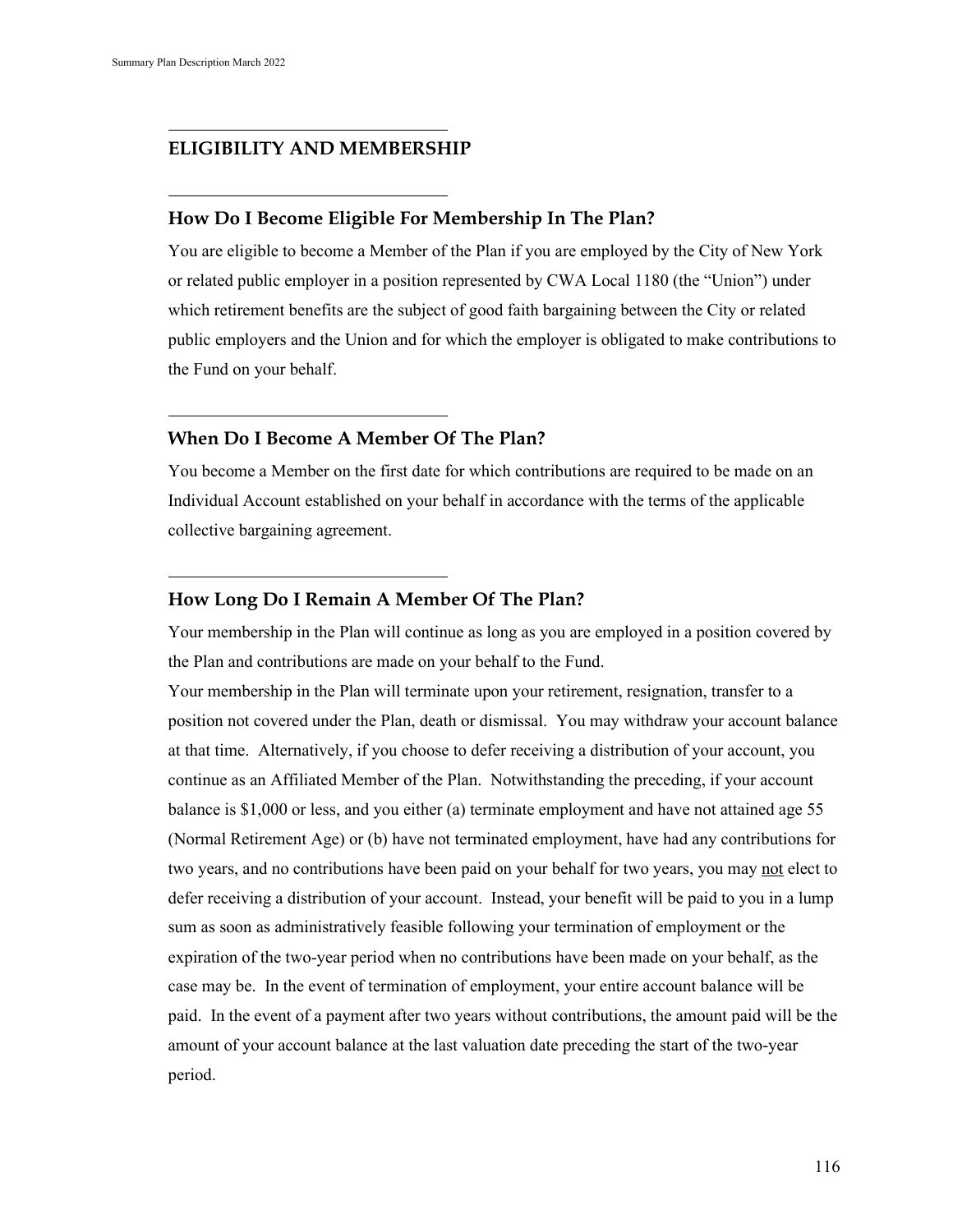#### **Transfers**

If you are promoted, demoted or transferred from a title not covered by this Plan to a title eligible to participate in the Plan, any account balance in a prior plan funded by your employer may be transferred into this Plan. No transfer will be accepted, however, if federal qualification requirements are not met.

In the event you are promoted, demoted or transferred to a title not represented by the Union and (a) remain an employee of the same Employer and (b) the title into which you are promoted, demoted or transferred maintains a qualified Annuity Fund, the Trustees may directly transfer your Individual Account Balance in the CWA Local 1180 Members' Annuity Fund to the Trustees of the Annuity Fund for the title to which you are promoted, demoted or transferred.

## **CONTRIBUTIONS**

## **Who Makes Contributions To The Fund?**

The City of New York and related employers make contributions for each Member. You are not required, nor are you allowed, to make contributions.

After your employment is terminated you may elect to defer receipt of your Plan distribution until the April 1 of the calendar year following the year in which you reach age  $70\frac{1}{2}$  if you attained age 70 ½ before 2019, or age 72 if you attain age 70 ½ after 2019, as an Affiliated Member. Once you become an Affiliated Member, no further contributions are made to your Individual Account.

# **YOUR ACCOUNT**

# **How Much Will My Employer Contribute?**

The amount to be contributed is determined by the latest collective bargaining agreement.

## **How Does The Plan Work?**

A separate account, known as an Individual Account, is established for each Member. A contribution in the amount specified by the applicable collective bargaining agreement is credited to this account on a regular basis.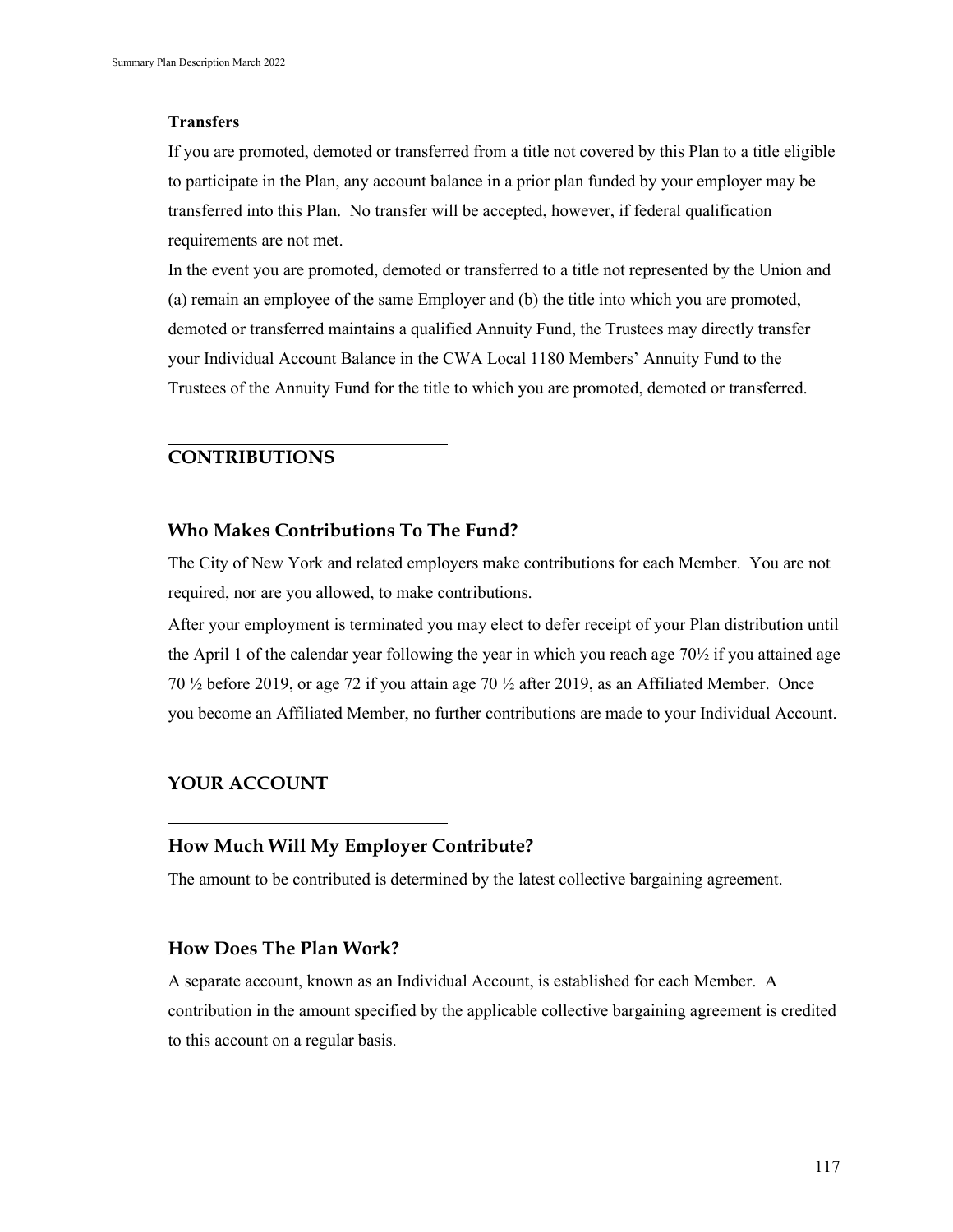## **What Happens To The Contributions?**

All of the contributions are placed in a Trust Fund. A separate record is kept of your share of the Trust Fund. The contributions in the Trust Fund are invested to make additional money for you. However, some investments may result in a loss.

#### **How Does My Account Share In The Earnings Or Losses Of The Fund?**

Four times a year a valuation is made of the investment earnings and/or losses. As of each Valuation Date, the amount in your Individual Account is determined by adding together:

The Amount in your Individual Account as of the last Valuation Date,

**plus**

Employer contributions received on your behalf since the last Valuation Date,

**plus**

Your share of the investment return – determined as the earnings on investments, realized gains and losses and unrealized appreciation or depreciation in the fair market value of investments as of the Valuation Date, after deducting expenses of the Fund.

The Plan's four Valuation Dates are March 31, June 30, September 30, and December 31. The amount in your Individual Account as of a Valuation Date is known as your "Accumulated Share Value."

## **Risk And Return**

All investments involve some risk. The Plan's investment philosophy is designed to provide positive returns in the long run. *The Fund makes no guarantee about investment results. Contributions to your Individual Account are invested in diverse vehicles to balance risk and return. However, the Fund may experience losses, as well as gains, subject to the ups and downs of the financial markets.*

## **When Do I Receive A Statement Of My Account?**

At the end of each year, you will receive a statement that shows your opening balance as of the beginning of the year, the current year's contribution and the investment earnings (or losses) added to (or subtracted from) your account.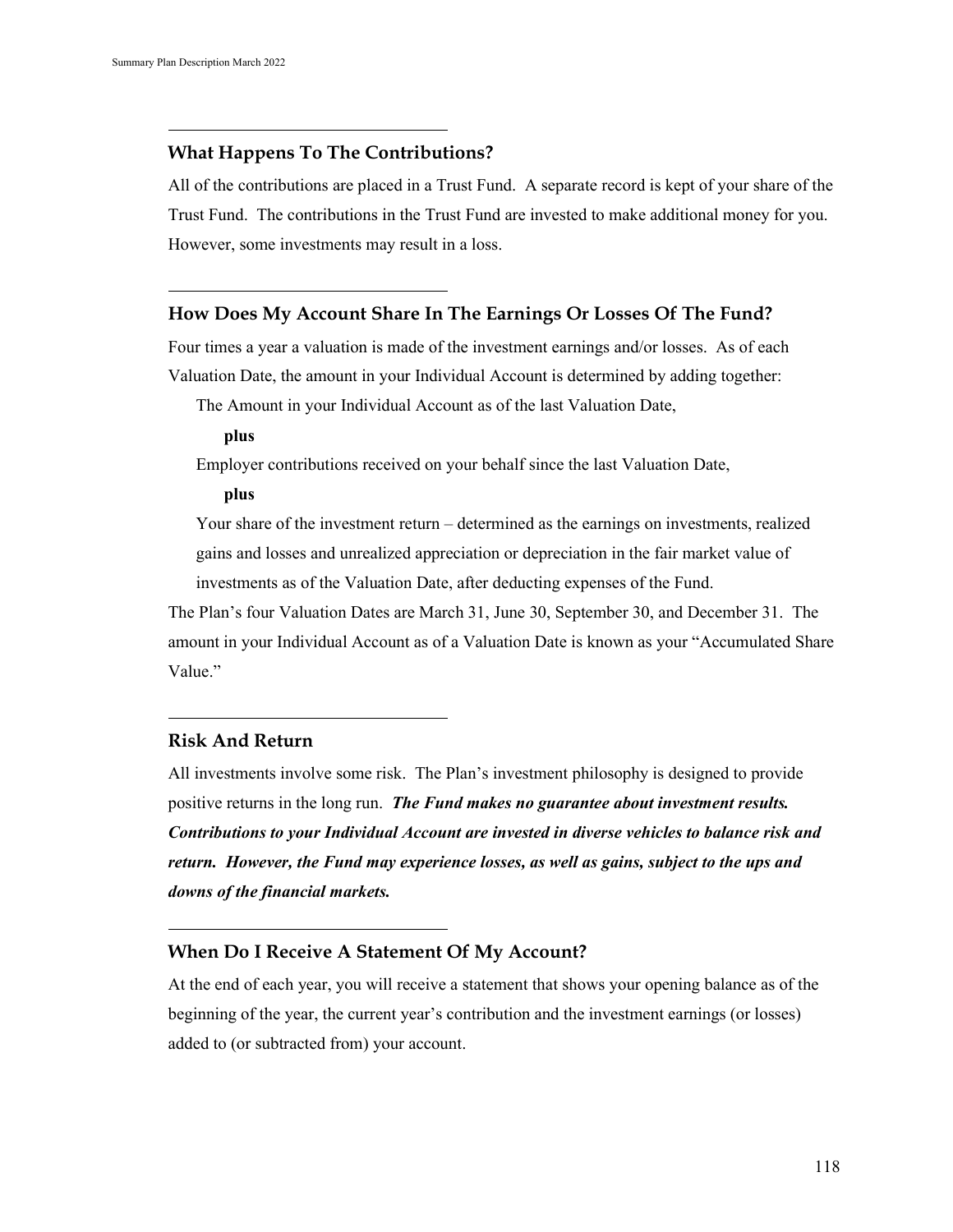#### **BENEFITS UNDER THE PLAN**

#### **When Do I Receive My Benefits?**

Your benefits are payable as soon as administratively feasible following your retirement, death, resignation, dismissal, transfer, any other termination, or the expiration of a two-year period in which no contributions have been payable on your behalf. However, you must file an application to apply for your benefits. To receive an application please contact Administrative Services Only, Inc., our third-party administrator.

#### **Normal Retirement Age**

#### The Normal Retirement Age under this Plan is age 55.

If you separate from service before reaching age 55, you may defer receiving a lump sum distribution of your Individual Account until you reach Normal Retirement Age, provided the value of your account (your "Accumulated Share Value") is greater than \$1,000. If the value of your account at that time is \$1,000 or less it will be paid to you as soon as administratively feasible following your termination of employment.

Federal tax law requires that you begin receiving distributions no later than the April 1 of the calendar year following the year in which you reach age  $70\frac{1}{2}$  (if you attained age  $70\frac{1}{2}$  before 2019), or age 72 (if you attain age 70  $\frac{1}{2}$  after 2019), if you separated from service. You may want to consult with a tax advisor to determine when to receive your Plan distribution.

If you do not apply to receive your lump sum distribution from the Plan after termination of your employment and attaining age  $70\frac{1}{2}$  (if you attained age 70  $\frac{1}{2}$  before 2019), or age 72 (if you attain age 70  $\frac{1}{2}$  after 2019), the Plan Administrator will make payment to you as required by federal  $law<sup>1</sup>$ 

If you continue to work beyond age  $70\frac{1}{2}$  or 72 (whichever is applicable as indicated above), you may continue to defer payment of your Plan benefit until you terminate your employment.

<span id="page-5-0"></span><sup>&</sup>lt;sup>1</sup> Due to the Coronavirus Aid, Relief, and Economic Security Act ("CARES Act"), distributions that would otherwise have been made on or before April 1, 2021 based on a required beginning date occurring in 2020 were not made. Additionally, distributions that would otherwise have been made on or before December 31, 2020 based on a required beginning date occurring before 2020 were not made.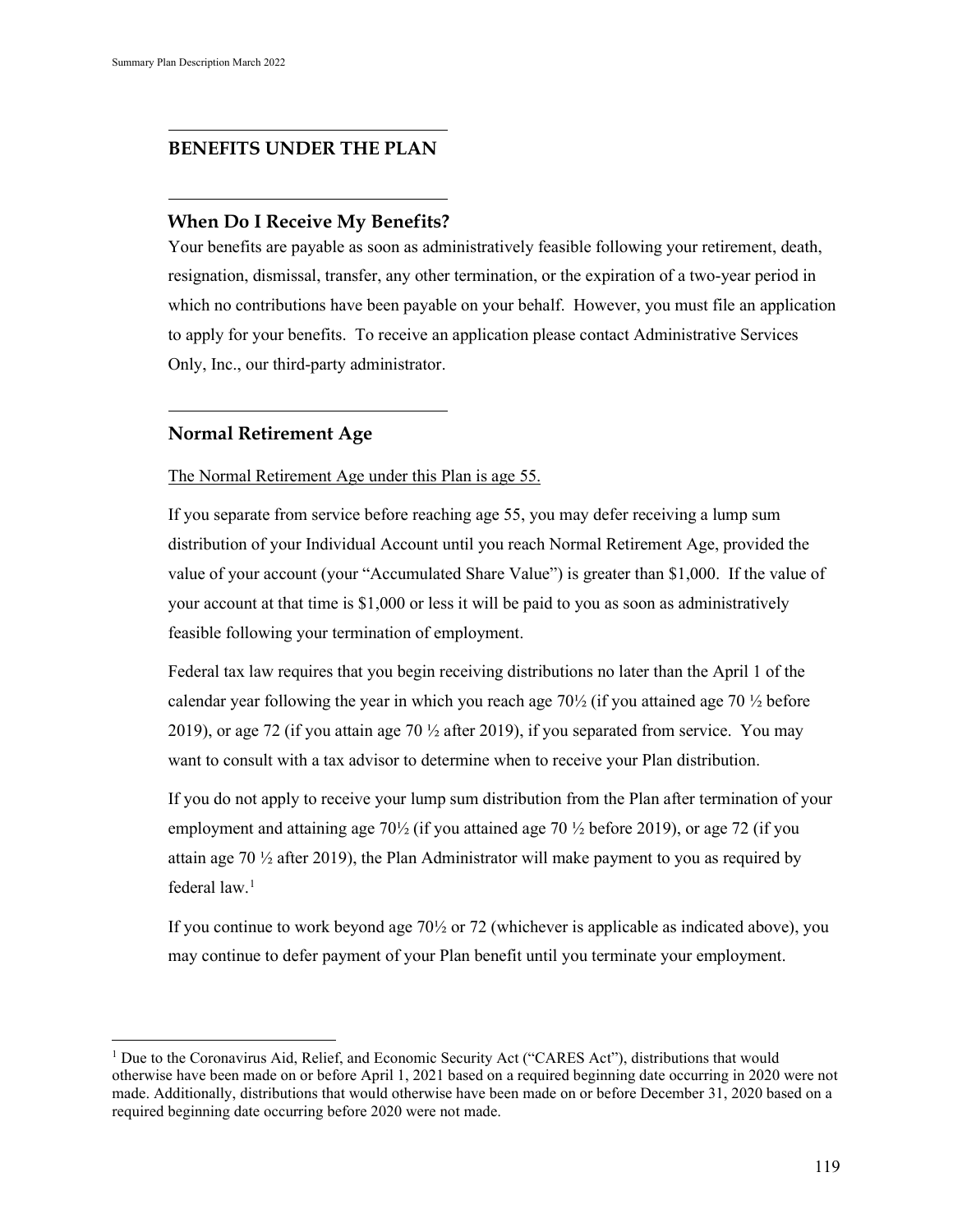## **How Do I Apply For My Benefits?**

You must file an application when you want to receive your benefit, except when the Fund is required to distribute your benefits after you reach age 70 ½. Administrative Services Only, Inc., the Plan's third-party administrator, will furnish you with the necessary forms, income tax withholding requirements and instructions.

#### **How Much Will My Benefit Be?**

You will receive 100% of the total value of your account (your "Accumulated Share Value") as of the Valuation Date following or coincident with the date an application is made after your retirement, death, resignation, dismissal, transfer or any other termination. If you are still employed by the employer and apply for a distribution based on the lack of contributions on your behalf within the last two years (or more), the amount distributed will be the amount of your account balance prior to that two-year period. Please note that all distributions are subject to applicable tax withholdings.

## **How Will My Benefits Be Paid?**

All benefits are paid in a lump sum. (See "Tax Effects" for a description of the income tax implications of benefit distributions.)

For Additional Information regarding cash-out, roll-over, transfers, and in-service distributions, please see the Plan Document and/or contact the Fund Party Administrator, Administrators Services Only, Inc.

# **DEATH AND DISABILITY BENEFITS**

## **What Benefits Are Payable If I Die Before I Receive My Account Balance?**

In the event you die before receiving your benefit, your beneficiary will receive 100% of your Accumulated Share Value as of the Valuation Date coincident with or next following your death.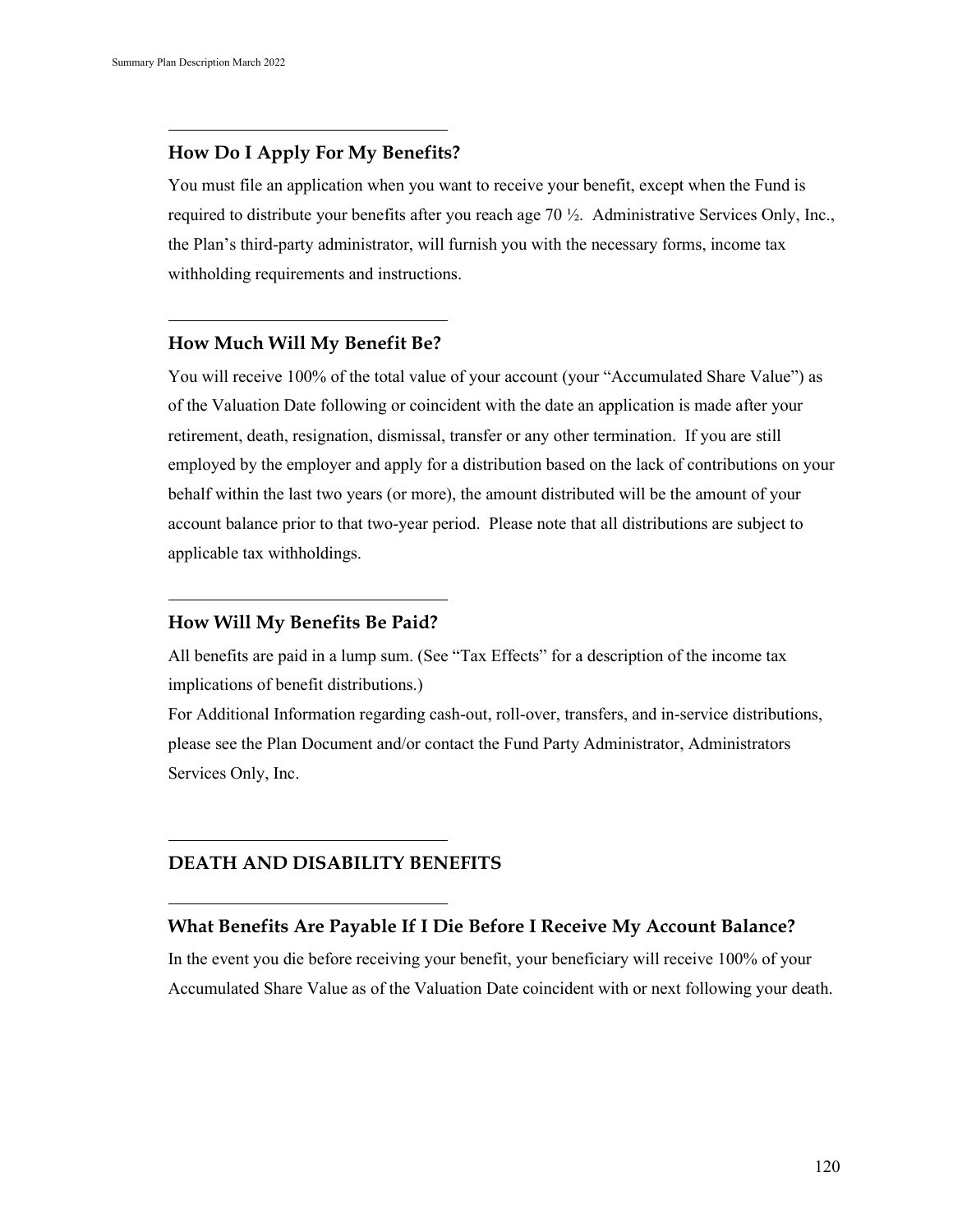## **To Whom Are Benefits Payable If I Die Before I Receive My Benefits?**

Your beneficiary will receive the full value of your account if you die while you are an active employee.

If you die after leaving your job and you elected to leave your account balance invested in the Plan, your beneficiary will receive any payment you were entitled to receive once a final distribution form has been completed and processed.

# **How Do I Designate A Beneficiary?**

When you become a Member of the Plan, you are given a Beneficiary Designation Form on which you designate the person who is to receive any Plan benefits payable on account of your death. *It is important that you update this beneficiary form as your life circumstances change, such as marriage, divorce, or death of beneficiary.*

#### **What If I Become Disabled?**

If you are determined by the Social Security Administration or the public retirement system to which you belong to be permanently and totally disabled, you are eligible to receive your Accumulated Share Value.

## **CLAIMS PROCEDURE FOR BENEFITS**

## **What Are The Plan's Claim Procedures?**

You must apply for your benefit by filing an application for benefits with the Fund. The Trustees endeavor to administer the Plan fairly and consistently and to pay all benefits to which you or your beneficiaries are entitled. However, failure to properly file an application or provide requested information may result in a denied or delayed benefit payment.

## **What If My Claim Is Denied?**

If your claim for benefits is denied, you will be notified in writing of the specific reason why your claim was denied, a description of any additional information you must provide and an explanation of the procedure you may follow to appeal the denial of your claim.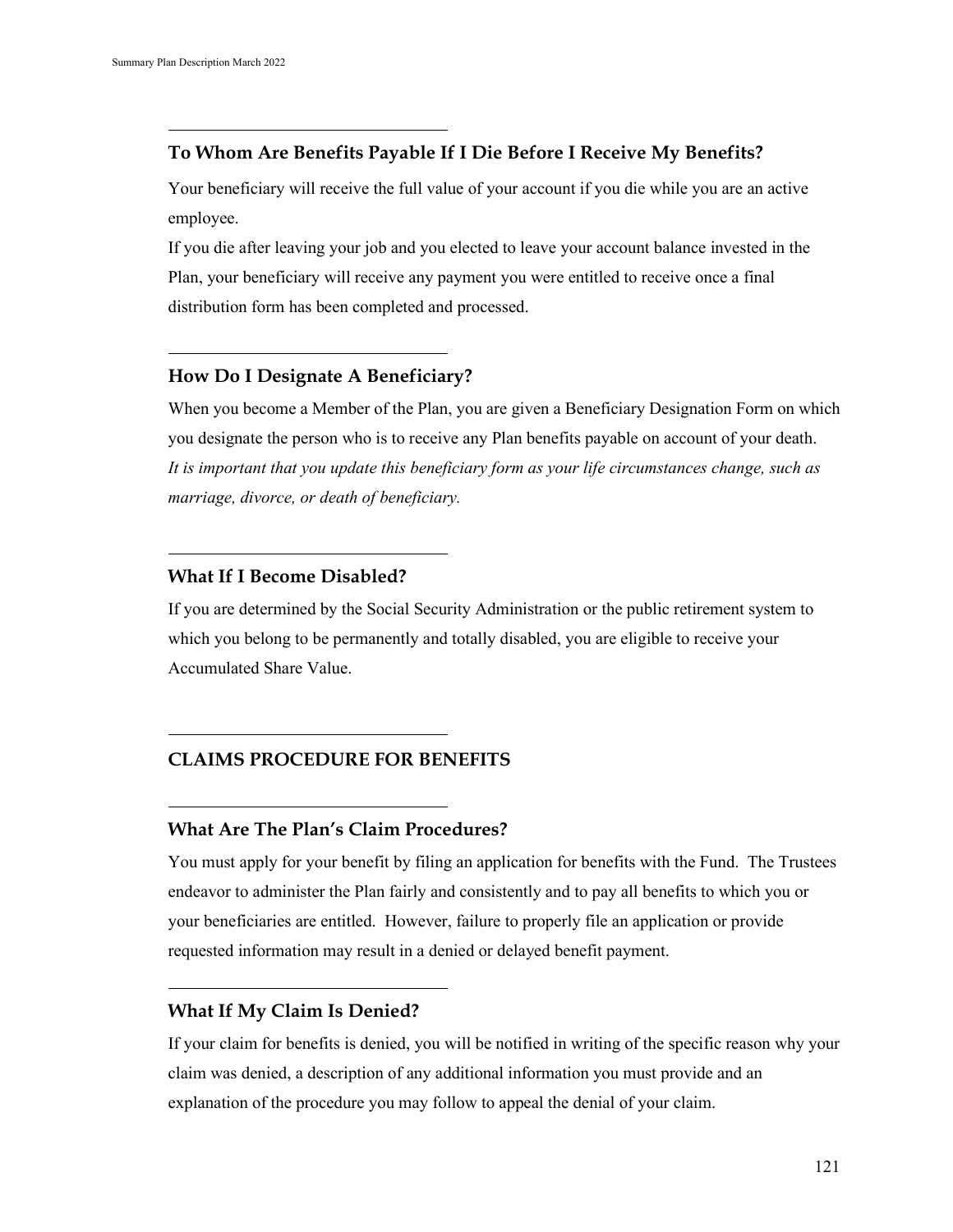You may request a review by the Trustees of the denied claim by filing a written notice with the Trustees within sixty (60) days after receipt of the notification of the claim denial. The Trustees, or a person or committee designated by them, will make a final decision at their next regularly scheduled meeting following receipt of the request for review, unless the request is filed less than thirty (30) days prior to the next regularly scheduled meeting, in which case a decision will be made by no later than the date of the second regularly scheduled meeting following receipt of such request for review. If special circumstances require an extension of time for processing the request for review, the decision may be made at the third meeting following receipt of such request. The Claimant will be notified in advance of any such extension. The notice will describe the special circumstances requiring the extension, and will inform the Claimant of the date as of which the determination will be made. If the extension is required due to the Claimant's failure to submit information necessary to decide the claim, the period for making the determination will be tolled from the date on which the extension notice is sent to the Claimant until the date on which the Claimant responds to the Fund Office's request for information. The Claimant will be notified in writing of the determination on review within 25 days after the determination is made.

# **TAX EFFECTS**

#### **What Are The Tax Effects Of Plan Distributions?**

The following is only a general description of the income tax implications of benefit distributions under this Plan. The laws are complex and subject to frequent change.

*You should not rely on this information and should consult the Internal Revenue Service or your tax advisor when considering a distribution under the Plan to determine the most appropriate tax planning for your circumstances.* The contributions and all investment earnings are currently income tax free while held on your behalf.

Income taxes will be payable when these funds are actually distributed to you in the future. Such taxes may be less if distribution is deferred until your retirement when your total taxable income is generally reduced.

#### **Rollovers**

To continue deferring taxes and avoid withholdings on your payment, you can make a direct rollover. In this case, the Plan makes your check payable to the name of the IRA or other employer's plan. Alternatively, you have 60 days to complete a rollover on your own, but current federal law requires the Plan to withhold 20% for income taxes.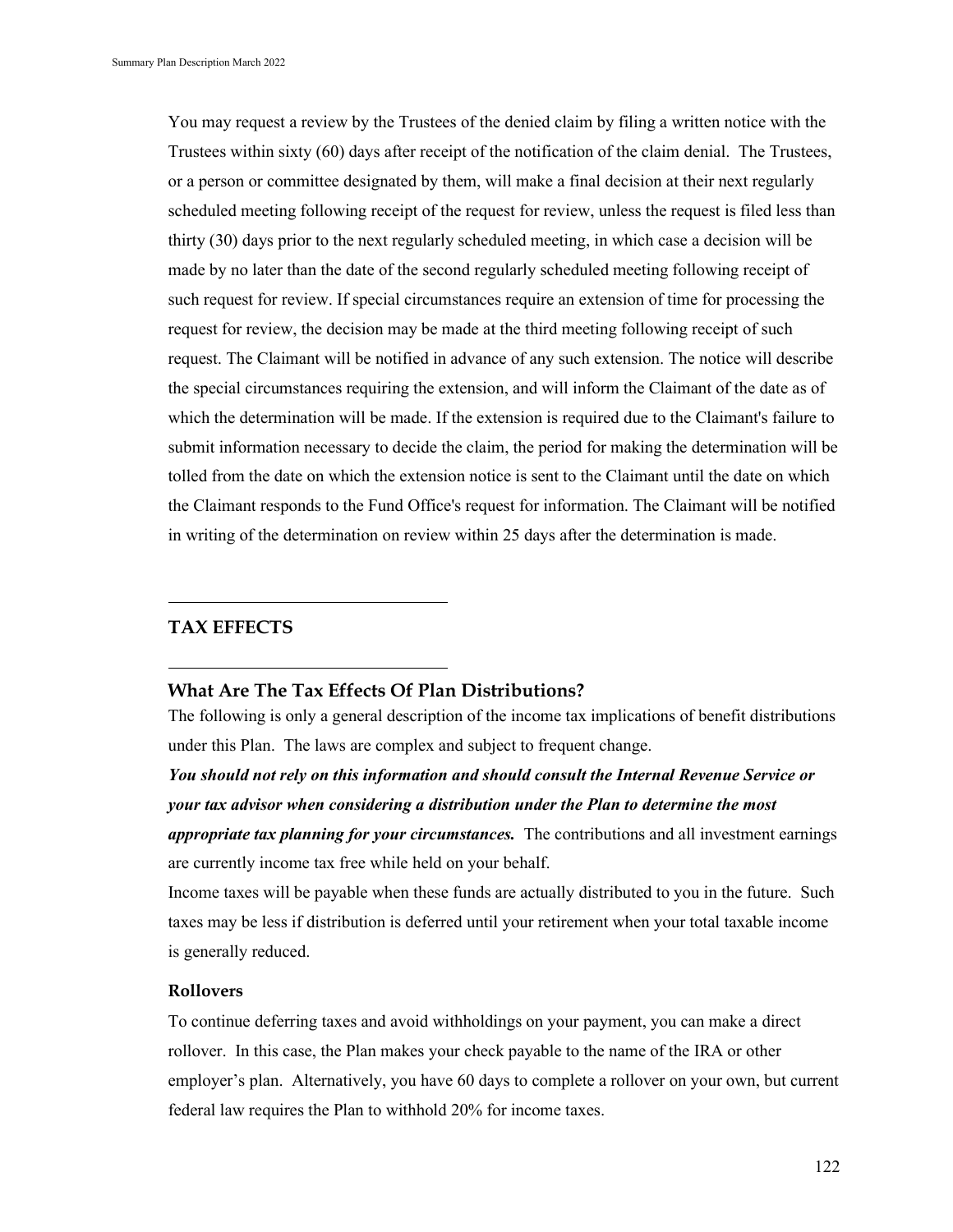Current tax law also requires you to pay an additional 10% penalty tax if you receive a taxable distribution from the Plan before age 59½.

The Internal Revenue Code permits you to avoid current taxation on any portion of the taxable amount of an eligible distribution by rolling over that portion into an eligible employer retirement plan or individual retirement arrangement (e.g. IRA) that accepts rollover contributions. If your account balance is \$200 or more and you make a rollover election and provide the required information, the Trustees will directly rollover all or a portion of your account balance either to:

- 1. The trustee of an Individual Retirement Account ("IRA"), or
- 2. The trustee of another employer's qualified retirement plan that accepts such rollover, and, if applicable, distribute the remaining amount directly to you.

Amounts rolled over directly to either of the trustees mentioned in (1) or (2) above will not be subject to federal income tax in the year of distribution nor to federal income tax withholding. If you choose to receive a portion of your account in cash while requesting the Trustees to directly roll over the remainder, the amount you elect to have rolled over must equal at least \$500. Please note that current federal law requires that the Trustees withhold for federal income tax 20% of the amount of a distribution which is actually received by you. In addition, the amount which is not rolled over into an IRA or another qualified plan is subject to federal income tax in the year in which the distribution is received and, if you are subject to the 10% early distribution penalty (described below), it will apply to the amount of the distribution that you actually receive. If you elect to have all or a portion of your account distributed to you in cash, you may within sixty (60) days of receiving that distribution roll over into an IRA or another eligible employer plan that accepts such rollovers:

- 1. All or a portion of the amount received and, thus, avoid federal income tax on the portion rolled over in the year in which the distribution was received and, if otherwise applicable, also avoid the 10% early distribution penalty on the amount rolled over; or
- 2. All of the amount received plus an additional amount from your own funds, up to, but not exceeding, the 20% that was withheld for federal income tax and, thus, avoid federal income tax (but not the withholding requirement) on the amount rolled over in the year in which the distribution was received and, if otherwise applicable, also avoid the 10% early distribution penalty on the amount that was rolled over.

There are specific and technical qualifications and requirements set forth in the Internal Revenue Code that must be satisfied in order for your plan distribution to be eligible to be rolled over. If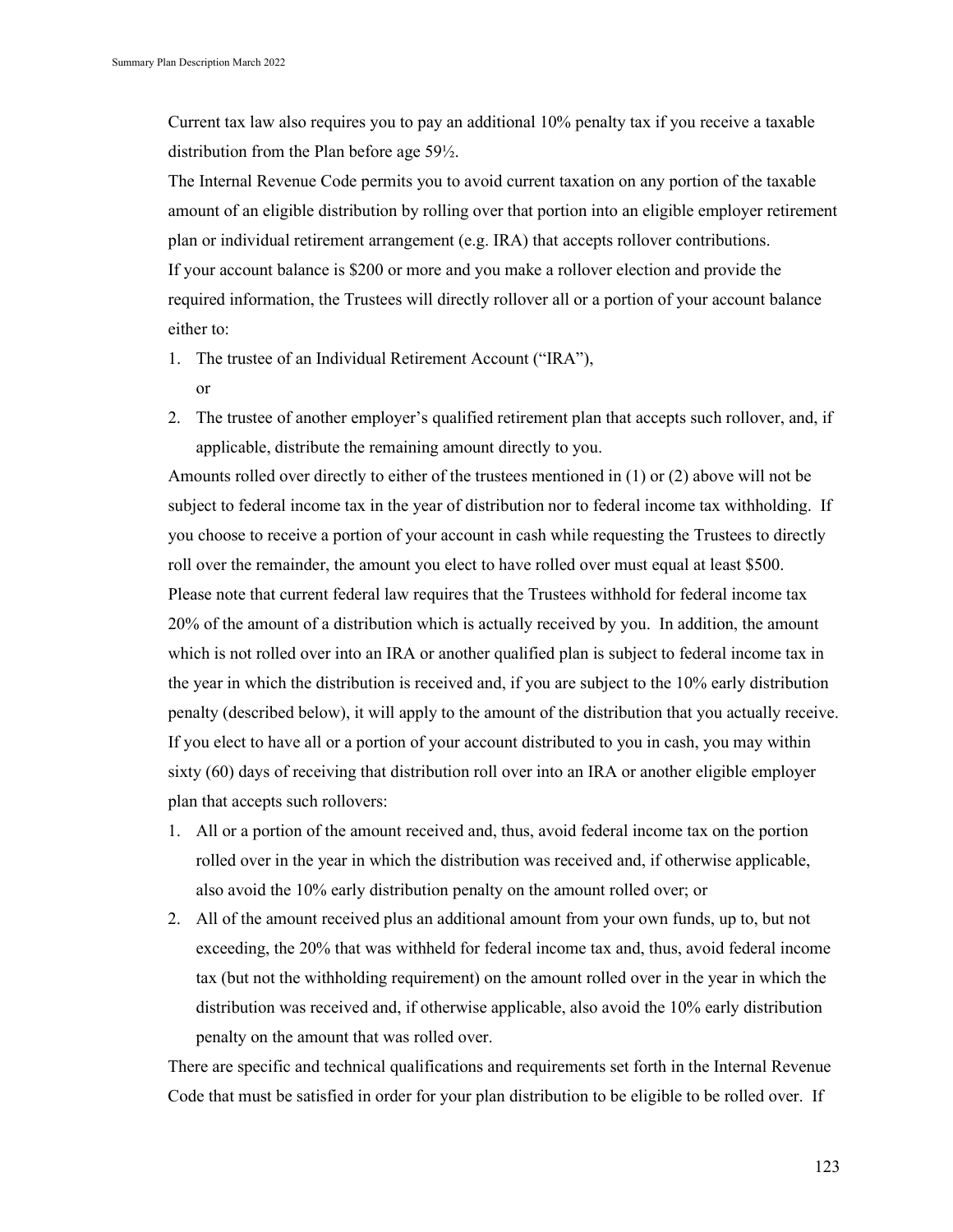interested, you may obtain additional information on the establishment and maintenance of an IRA from the nearest Internal Revenue Service District Director's office.

#### **10-Year Averaging**

You may qualify for 10-year averaging under certain circumstances. Please consult your tax advisor.

## **Early Distribution Penalty**

Distributions from the plan prior to age 59½ may be subject to an additional 10% income tax to the extent the distribution is includable income (amounts in excess of after-tax contributions which are not rolled over to an IRA or other qualified plan). Distributions are exempt from the tax if paid on account of (a) death, (b) disability, or (c) termination of employment after age 55. Exemptions are also permitted for annuity distributions, payments to alternate payees under qualified domestic relations orders and amounts not in excess of certain deductible medical expenses, and some other exceptions under the Internal Revenue Code.

# **ADDITIONAL QUESTIONS**

## **Who Administers The Plan?**

The Plan is administered by the Board of Trustees. The Plan Administrator's duties are the control and administration of the Plan and the interpretation and implementation of the Plan's provisions. The Board of Trustees enlists the services of other professionals to carry out the dayto-day record keeping and other functions. The Trustees have appointed a Third-Party Administrator to oversee the operations of the Fund*.*

## **Who Holds The Plan's Assets and Manages The Trust Fund?**

All assets of the Plan are held in a Trust Fund by the Board of Trustees of the CWA Local 1180 Members' Annuity Fund. All benefits are paid directly from the Trust Fund. The assets in the Trust Fund are managed, invested and safeguarded by the Trustees who are responsible for investing the Trust Fund in a prudent manner. The Trustees enlist the services of an Investment Manager, attorneys, accountants, and advisors as they deem necessary to assist in the performance of their duties.